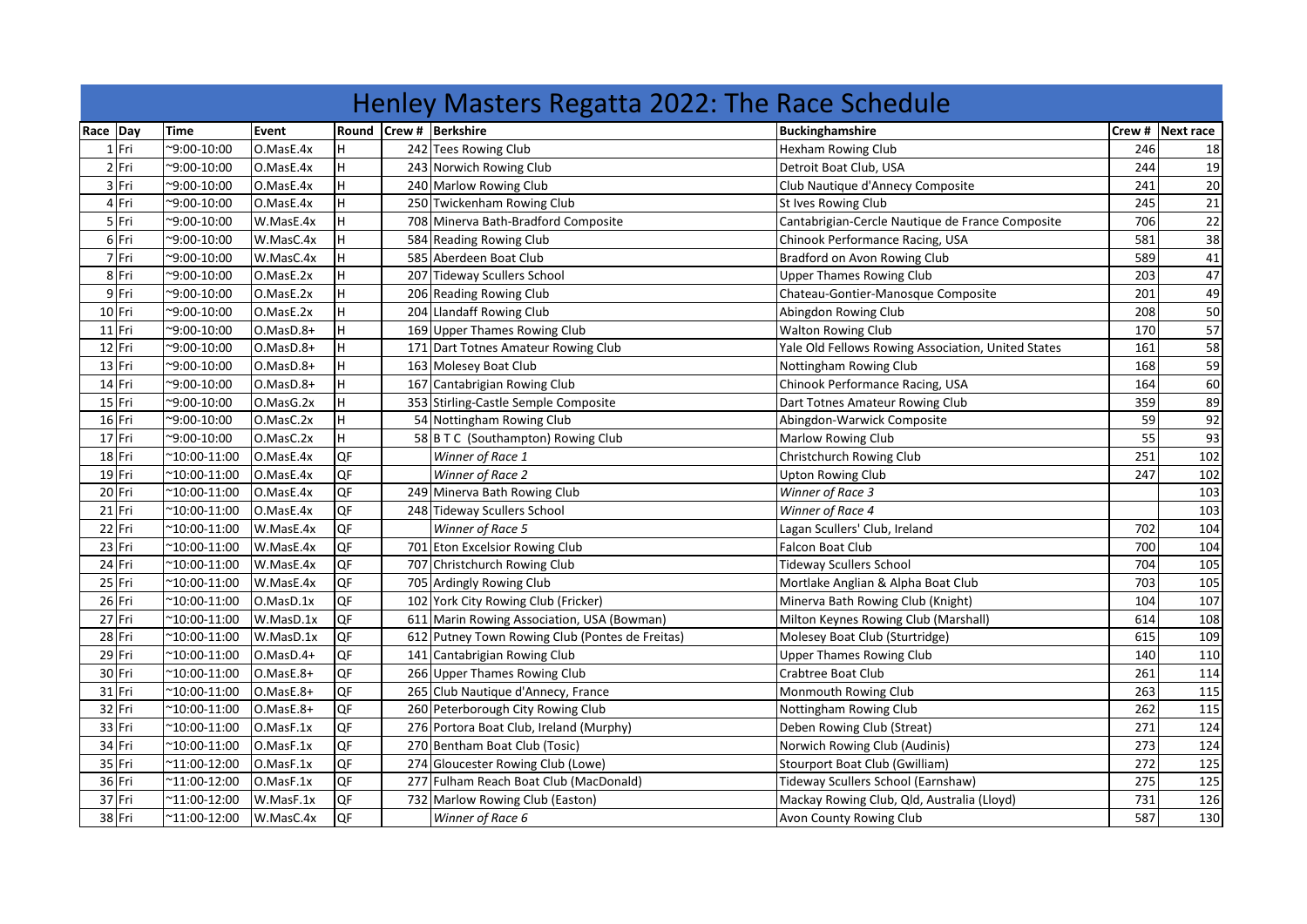|        |                       |             |    | Henley Masters Regatta 2022: The Race Schedule          |                                               |     |     |
|--------|-----------------------|-------------|----|---------------------------------------------------------|-----------------------------------------------|-----|-----|
| 39 Fri | $^{\sim}11:00-12:00$  | W.MasC.4x   | QF | 588 Broxbourne Rowing Club                              | Thames Rowing Club                            | 586 | 130 |
| 40 Fri | $^{\sim}11:00-12:00$  | W.MasC.4x   | QF | 582 Team Keane Sculling School                          | <b>Exeter-Star Composite</b>                  | 580 | 131 |
| 41 Fri | $^{\sim}11:00-12:00$  | W.MasC.4x   | QF | 583 Putney Town Rowing Club                             | Winner of Race 7                              |     | 131 |
| 42 Fri | $^{\sim}$ 11:00-12:00 | W.MasF.4+   | QF | 762 Monmouth Rowing Club                                | <b>Star Club</b>                              | 763 | 134 |
| 43 Fri | $^{\sim}$ 11:00-12:00 | O.MasB.8+   | QF | 33 City of Cambridge Rowing Club                        | Marlow Rowing Club                            | 30  | 140 |
| 44 Fri | $^{\sim}11:00-12:00$  | O.MasG.4x   | QF | 390 West End Rowing Club, New Zealand                   | Ardingly Rowing Club                          | 392 | 142 |
| 45 Fri | $^{\sim}$ 11:00-12:00 | O.MasG.4x   | QF | 396 Grosvenor Rowing Club, Chester                      | Crefelder-Dart Totnes Composite               | 394 | 143 |
| 46 Fri | $^{\sim}11:00-12:00$  | O.MasG.4x   | QF | 395 Sons of the Thames Rowing Club                      | Upper Thames-Melbourne University Composite   | 393 | 143 |
| 47 Fri | $^{\sim}$ 11:00-12:00 | O.MasE.2x   | QF | Winner of Race 8                                        | Monmouth Rowing Club                          | 210 | 150 |
| 48 Fri | $^{\sim}11:00-12:00$  | O.MasE.2x   | QF | 209 Lymington Amateur Rowing Club                       | Grosvenor Rowing Club, Chester                | 200 | 150 |
| 49 Fri | $^{\sim}$ 11:00-12:00 | O.MasE.2x   | QF | 202 Ardingly Rowing Club                                | Winner of Race 9                              |     | 151 |
| 50 Fri | $^{\sim}$ 12:00-13:00 | O.MasE.2x   | QF | 205 York City Rowing Club                               | Winner of Race 10                             |     | 151 |
| 51 Fri | $^{\sim}$ 12:00-13:00 | W.MasE.2x   | QF | 682 Tideway Scullers School (Primmer)                   | Dallas-Texas Composite                        | 681 | 152 |
| 52 Fri | $^{\sim}$ 12:00-13:00 | W.MasE.2x   | QF | 684 Henley Rowing Club                                  | Auriol Kensington-Tideway Scullers Composite  | 685 | 153 |
| 53 Fri | $^{\sim}$ 12:00-13:00 | O.MasD.2-   | QF | 114 Upper Thames Rowing Club (Horne)                    | <b>Guildford Rowing Club</b>                  | 112 | 155 |
| 54 Fri | $^{\sim}$ 12:00-13:00 | O.MasD.2-   | QF | 111 Ardingly Rowing Club                                | Crabtree Boat Club                            | 110 | 156 |
| 55 Fri | $^{\sim}$ 12:00-13:00 | O.MasE.4-   | QF | 220 City of Bristol Rowing Club                         | Royal Air Force Rowing Club                   | 222 | 157 |
| 56 Fri | $^{\sim}$ 12:00-13:00 | O.MasE.4-   | QF | 225 Tyne Amateur Rowing Club                            | <b>Broxbourne Rowing Club</b>                 | 224 | 158 |
| 57 Fri | $^{\sim}$ 12:00-13:00 | $O.MasD.8+$ | QF | Winner of Race 11                                       | Marin Rowing Association, USA                 | 166 | 159 |
| 58 Fri | $^{\sim}$ 12:00-13:00 | O.MasD.8+   | QF | Winner of Race 12                                       | Kingston Rowing Club                          | 165 | 159 |
| 59 Fri | $^{\sim}$ 12:00-13:00 | O.MasD.8+   | QF | 162 Bewl Bridge Rowing Club                             | Winner of Race 13                             |     | 160 |
| 60 Fri | $^{\sim}$ 12:00-13:00 | $O.MasD.8+$ | QF | 160 Nottingham and Union Rowing Club                    | Winner of Race 14                             |     | 160 |
| 61 Fri | $^{\sim}$ 12:00-13:00 | W.MasD.8+   | QF | 665 Broxbourne Rowing Club                              | York City Rowing Club                         | 666 | 161 |
| 62 Fri | $^{\sim}$ 12:00-13:00 | W.MasD.8+   | QF | 661 Putney Town Rowing Club                             | Chinook Performance Racing, USA               | 663 | 161 |
| 63 Fri | $^{\sim}$ 12:00-13:00 | W.MasD.8+   | QF | 664 Mortlake Anglian & Alpha Boat Club                  | Milton Keynes Rowing Club                     | 667 | 162 |
| 64 Fri | $^{\sim}$ 12:00-13:00 | W.MasD.8+   | QF | 660 Dart Totnes Amateur Rowing Club                     | Marin Rowing Association, USA                 | 662 | 162 |
| 65 Fri | $^{\sim}$ 13:00-14:00 | W.MasF.2x   | QF | 750 Lincoln Park Boat Club, USA                         | <b>Upper Thames Rowing Club</b>               | 753 | 167 |
| 66 Fri | $^{\sim}$ 13:00-14:00 | O.MasC.1x   | QF | 41 Hollingworth Lake Rowing Club (Barnett)              | Kingston Rowing Club (Hepburn)                | 43  | 169 |
| 67 Fri | $^{\sim}$ 13:00-14:00 | O.MasC.1x   | QF | 40 Greenbank Falmouth Rowing Club (Clarke)              | Auriol Kensington Rowing Club (Hinestrosa)    | 45  | 170 |
| 68 Fri | $^{\sim}$ 13:00-14:00 | W.MasC.1x   | QF | 544 Bristol Ariel Rowing Club (Marshall)                | Mortlake Anglian & Alpha Boat Club (Wild)     | 543 | 171 |
| 69 Fri | $^{\sim}$ 13:00-14:00 | W.MasC.1x   | QF | 542 Kingston Rowing Club (Saunders)                     | Cambridge Boat Club (USA) (Avery)             | 541 | 172 |
| 70 Fri | $^{\sim}$ 13:00-14:00 | O.MasE.1x   | QF | 184 Parr's Priory Rowing Club (Forczek)                 | Cercle du Confluent Andresy, France (Protois) | 186 | 181 |
| 71 Fri | $^{\sim}$ 13:00-14:00 | O.MasE.1x   | QF | 185 Wassersportverein Ottensheim, Austria (Hausleitner) | Kingston Rowing Club (Young)                  | 181 | 181 |
| 72 Fri | $^{\sim}$ 13:00-14:00 | O.MasE.1x   | QF | 182 Reading Rowing Club (Schonauer)                     | Tideway Scullers School (O'Sullivan)          | 180 | 182 |
| 73 Fri | $^{\sim}$ 13:00-14:00 | O.MasE.1x   | QF | 183 Walbrook Rowing Club (Robinson)                     | Quintin Boat Club (Almand)                    | 187 | 182 |
| 74 Fri | $^{\sim}$ 13:00-14:00 | W.MasE.1x   | QF | 674 Auriol Kensington Rowing Club (Watson)              | Reading Rowing Club (Shimron)                 | 673 | 183 |
| 75 Fri | $^{\sim}$ 13:00-14:00 | O.MasD.4x   | QF | 154 Eton Excelsior Rowing Club                          | Bewl Bridge Rowing Club                       | 150 | 185 |
| 76 Fri | $^{\sim}$ 13:00-14:00 | W.MasD.4x   | QF | 643 Mortlake Anglian & Alpha Boat Club                  | Bewl Bridge Rowing Club                       | 644 | 187 |
| 77 Fri | $^{\sim}$ 13:00-14:00 | W.MasD.4x   | QF | 645 Warwick Boat Club                                   | <b>Tideway Scullers School</b>                | 642 | 187 |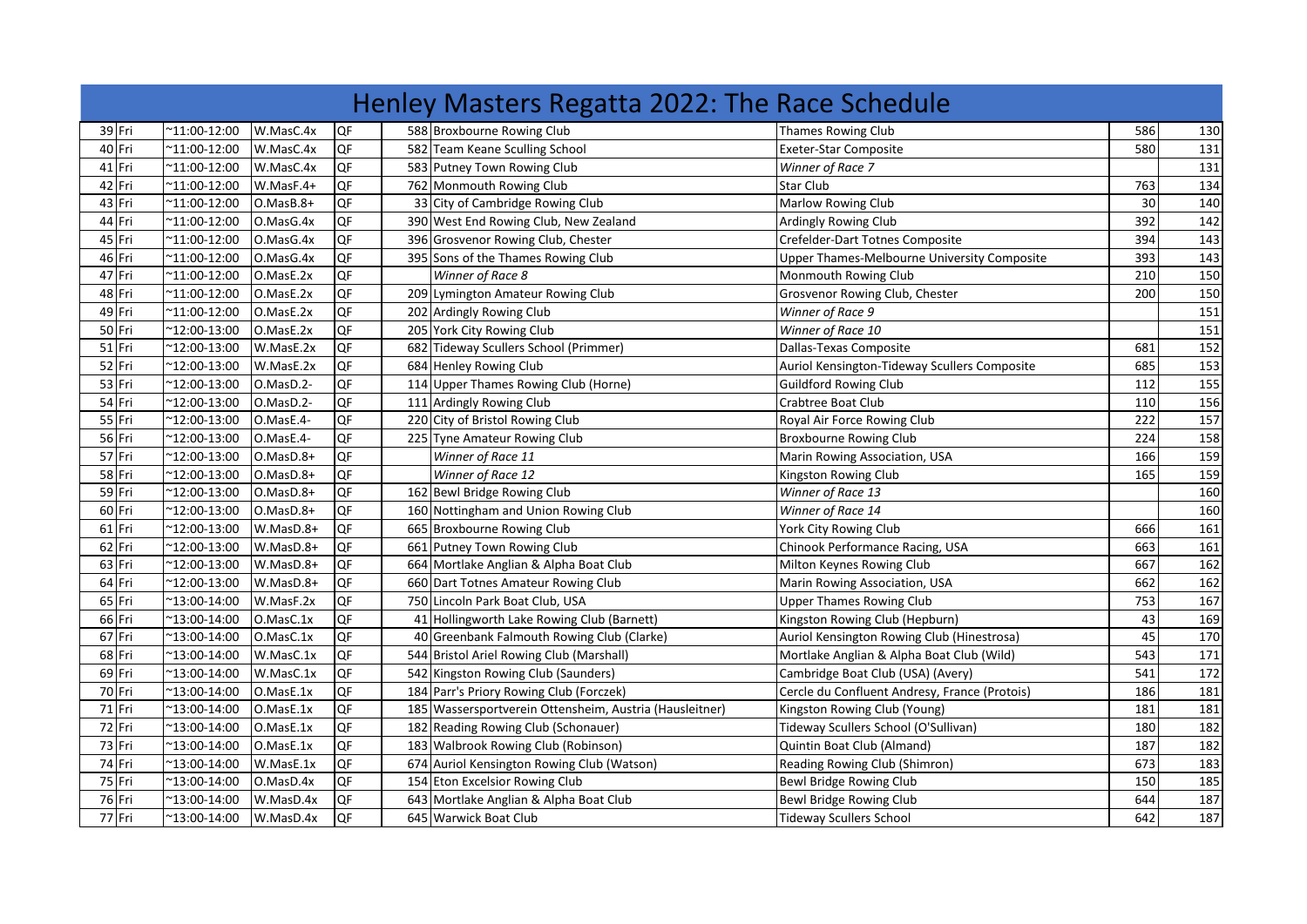|         |                       |             |           | Henley Masters Regatta 2022: The Race Schedule     |                                               |                |     |
|---------|-----------------------|-------------|-----------|----------------------------------------------------|-----------------------------------------------|----------------|-----|
| 78 Fri  | $^{\sim}$ 13:00-14:00 | W.MasD.4x   | QF        | 640 Eton Excelsior Rowing Club                     | Walton Rowing Club                            | 647            | 188 |
| 79 Fri  | $^{\sim}$ 13:00-14:00 | W.MasD.4x   | QF        | 641 Marlow Rowing Club                             | Christchurch Rowing Club                      | 646            | 188 |
| 80 Fri  | $^{\sim}$ 13:00-14:00 | O.MasE.4+   | QF        | 231 Upper Thames Rowing Club                       | Marin Rowing Association, USA                 | 234            | 189 |
| 81 Fri  | $^{\sim}$ 13:00-14:00 | O.MasE.4+   | QF        | 230 Tideway Scullers School                        | Grosvenor Rowing Club, Chester                | 235            | 190 |
| 82 Fri  | $^{\sim}$ 14:00-15:00 | O.Masl.1x   | QF        | 462 San Diego Rowing Club, USA (Orsi)              | <b>Upper Thames Rowing Club (Gullett)</b>     | 461            | 193 |
| 83 Fri  | $^{\sim}$ 14:00-15:00 | O.Masl.1x   | QF        | 464 Rio Salado Rowing Club, Arizona, USA (Abelson) | Wallingford Rowing Club (Morris)              | 463            | 194 |
| 84 Fri  | $^{\sim}$ 14:00-15:00 | O.Masl.1x   | QF        | 466 Wallingford Rowing Club (Parry)                | Bair Island Aquatic Centre, USA (Murfit)      | 460            | 194 |
| 85 Fri  | $^{\sim}$ 14:00-15:00 | O.MasD.4-   | QF        | 131 Bewl Bridge Rowing Club                        | Grosvenor Rowing Club, Chester                | 130            | 195 |
| 86 Fri  | $^{\sim}$ 14:00-15:00 | O.MasG.2x   | QF        | 355 Llandaff Rowing Club                           | Melbourne-Mackay Composite                    | 351            | 197 |
| 87 Fri  | $^{\sim}$ 14:00-15:00 | O.MasG.2x   | QF        | 358 Worcester Rowing Club                          | <b>Reading Rowing Club</b>                    | 356            | 197 |
| 88 Fri  | $^{\sim}$ 14:00-15:00 | O.MasG.2x   | QF        | 350 Durham Amateur Rowing Club                     | Norwich Rowing Club                           | 352            | 198 |
| 89 Fri  | $^{\sim}$ 14:00-15:00 | O.MasG.2x   | QF        | 354 Tees Rowing Club                               | Winner of Race 15                             |                | 198 |
| 90 Fri  | $^{\sim}$ 14:00-15:00 | O.MasC.2x   | QF        | 52 Peterborough City-Leicester Composite           | Putney Town Rowing Club                       | 51             | 200 |
| 91 Fri  | $^{\sim}$ 14:00-15:00 | O.MasC.2x   | QF        | 57 Abingdon Rowing Club                            | <b>Tideway Scullers School</b>                | 56             | 200 |
| 92 Fri  | $^{\sim}$ 14:00-15:00 | O.MasC.2x   | QF        | 50 Durham Amateur Rowing Club                      | Winner of Race 16                             |                | 201 |
| 93 Fri  | $^{\sim}$ 14:00-15:00 | O.MasC.2x   | QF        | 53 London Rowing Club                              | Winner of Race 17                             |                | 201 |
| 94 Fri  | $^{\sim}$ 14:00-15:00 | W.MasC.2x   | QF        | 555 Putney Town Rowing Club (Moore)                | Wiener-Bair Island Composite                  | 554            | 202 |
| 95 Fri  | $^{\sim}$ 14:00-15:00 | O.MasB.1x   | QF        | 1 Ardingly Rowing Club (Sokolov)                   | Kingston Rowing Club (Boyer)                  | 3              | 204 |
| 96 Fri  | $^{\sim}$ 15:00-16:00 | O.MasB.1x   | QF        | 4 Bradford on Avon Rowing Club (Shepherd)          | Nottinghamshire County Rowing Assn (Jephcote) | 5              | 205 |
| 97 Fri  | $^{\sim}$ 15:00-16:00 | O.MasB.1x   | QF        | 2 Willem III (Gonzalez)                            | Sudbury Rowing Club (Wallace)                 | $\overline{7}$ | 205 |
| 98 Fri  | $^{\sim}$ 15:00-16:00 | W.MasB.1x   | QF        | 494 Mortlake Anglian & Alpha Boat Club (Dadlani)   | City of Oxford Rowing Club (Carré)            | 493            | 206 |
| 99 Fri  | $^{\sim}$ 15:00-16:00 | W.MasB.1x   | QF        | 491 Putney Town Rowing Club (Culley)               | Peterborough City Rowing Club (Read)          | 492            | 207 |
| 100 Fri | $^{\sim}$ 15:00-16:00 | O.MasF.4x   | QF        | 322 Bradford on Avon Rowing Club                   | Norwich Rowing Club                           | 321            | 208 |
| 101 Fri | $^{\sim}$ 15:00-16:00 | O.MasC.8+   | QF        | 90 Agecroft Rowing Club                            | London Rowing Club                            | 94             | 214 |
| 102 Fri | $^{\sim}$ 15:00-16:00 | O.MasE.4x   | <b>SF</b> | Winner of Race 18                                  | Winner of Race 19                             |                | 217 |
| 103 Fri | $^{\sim}$ 15:00-16:00 | O.MasE.4x   | SF        | Winner of Race 20                                  | Winner of Race 21                             |                | 217 |
| 104 Fri | $^{\sim}$ 15:00-16:00 | W.MasE.4x   | SF        | Winner of Race 22                                  | Winner of Race 23                             |                | 218 |
| 105 Fri | $^{\sim}$ 15:00-16:00 | W.MasE.4x   | <b>SF</b> | Winner of Race 24                                  | Winner of Race 25                             |                | 218 |
| 106 Fri | $^{\sim}$ 15:00-16:00 | O.MasD.1x   | <b>SF</b> | 101 Weybridge Rowing Club (Leonard)                | <b>Tees Rowing Club (Manners)</b>             | 100            | 219 |
| 107 Fri | $^{\sim}$ 15:00-16:00 | O.MasD.1x   | <b>SF</b> | 103 Rob Roy Boat Club (Graf)                       | Winner of Race 26                             |                | 219 |
| 108 Fri | $^{\sim}$ 15:00-16:00 | W.MasD.1x   | <b>SF</b> | Winner of Race 27                                  | <b>Bedford Rowing Club (Armstrong)</b>        | 613            | 220 |
| 109 Fri | $^{\sim}$ 15:00-16:00 | W.MasD.1x   | <b>SF</b> | 616 Christchurch Rowing Club (Hart)                | Winner of Race 28                             |                | 220 |
| 110 Fri | $^{\sim}16:00-17:00$  | $0.MasD.4+$ | SF        | Winner of Race 29                                  | <b>Thames Rowing Club</b>                     | 142            | 221 |
| 111 Fri | $^{\sim}16:00-17:00$  | $O.MasD.4+$ | <b>SF</b> | 144 York City Rowing Club                          | Grosvenor Rowing Club, Chester                | 143            | 221 |
| 112 Fri | $^{\sim}16:00-17:00$  | W.MasD.4+   | <b>SF</b> | 630 Auriol Kensington Rowing Club                  | Monmouth Rowing Club                          | 633            | 222 |
| 113 Fri | $^{\sim}16:00-17:00$  | W.MasD.4+   | <b>SF</b> | 631 Putney Town Rowing Club                        | Nottingham Rowing Club                        | 632            | 222 |
| 114 Fri | $^{\sim}16:00-17:00$  | $O.MasE.8+$ | <b>SF</b> | Winner of Race 30                                  | Marin Rowing Association, USA                 | 264            | 223 |
| 115 Fri | $^{\sim}16:00-17:00$  | O.MasE.8+   | <b>SF</b> | Winner of Race 31                                  | Winner of Race 32                             |                | 223 |
| 116 Fri | $^{\sim}16:00-17:00$  | W.MasE.8+   | <b>SF</b> | 721 Tideway Scullers-Cambridge (USA) Composite     | York City Rowing Club                         | 722            | 224 |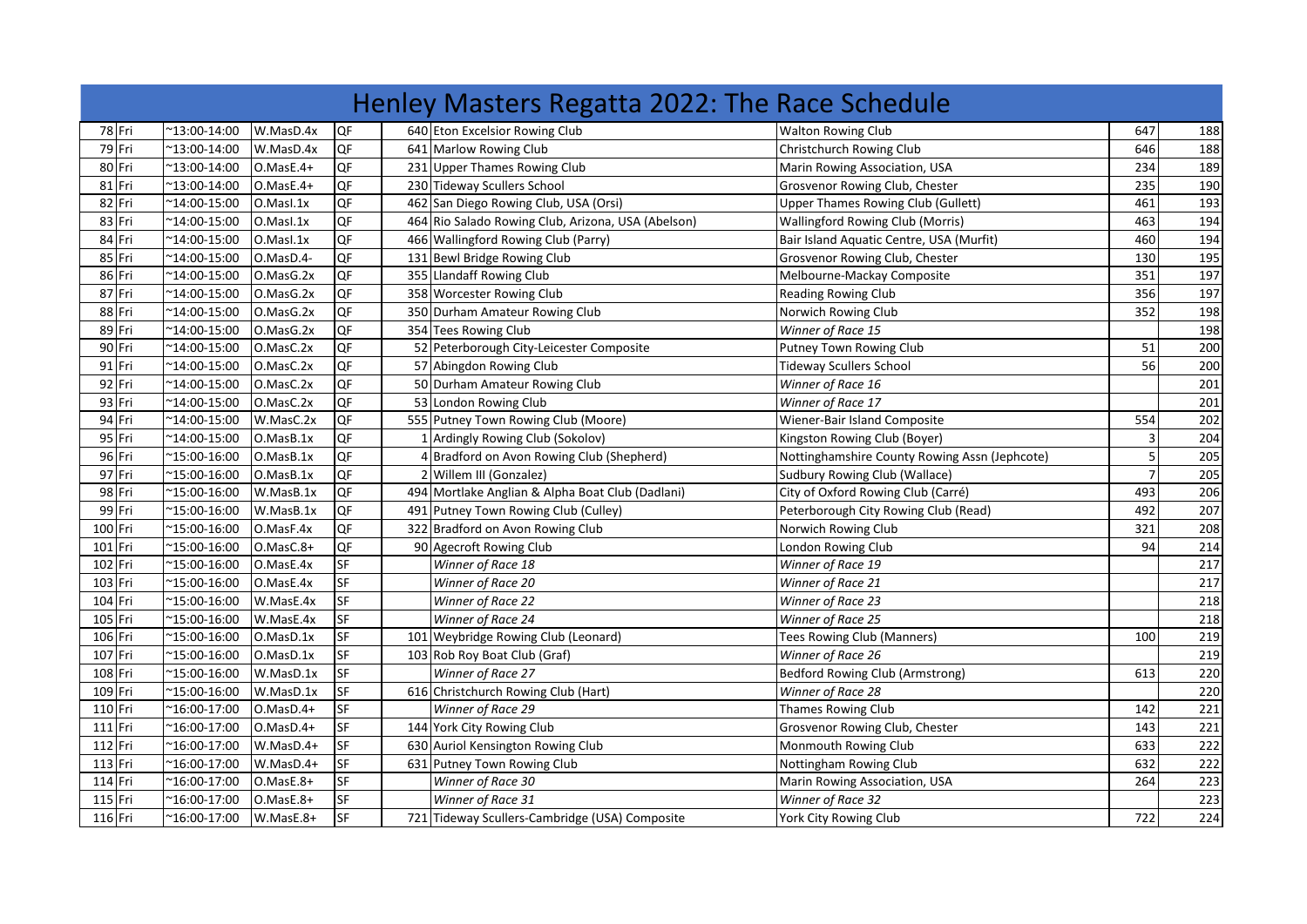|                | Henley Masters Regatta 2022: The Race Schedule |             |           |  |                                                        |                                               |     |     |  |  |
|----------------|------------------------------------------------|-------------|-----------|--|--------------------------------------------------------|-----------------------------------------------|-----|-----|--|--|
| 117 Fri        | $^{\sim}16:00-17:00$                           | O.MasH.4-   | <b>SF</b> |  | 422 Reading Rowing Club                                | Minerva Bath Composite (Masters J)            | 421 | 225 |  |  |
| 118 Fri        | $^{\sim}16:00-17:00$                           | O.MasG.1x   | <b>SF</b> |  | 343 Tideway Scullers School (Alloway)                  | Agecroft Rowing Club (Aldridge)               | 341 | 226 |  |  |
| 119 Fri        | $^{\sim}16:00-17:00$                           | O.MasG.1x   | <b>SF</b> |  | 340 Ratzeburger Ruderclub, Germany (Von Behr)          | Maidstone Invicta Rowing Club (Harlow)        | 342 | 226 |  |  |
| 120 Fri        | $^{\sim}16:00-17:00$                           | O.MasB.2x   | <b>SF</b> |  | 13 Derby-Burton Leander Composite                      | Upper Thames-Sheffield University Composite   | 12  | 228 |  |  |
| Fri/Sat<br>121 | $^{\sim}$ 17:00-9:00                           | O.MasB.2x   | <b>SF</b> |  | 11 Dart Totnes Amateur Rowing Club                     | Poplar Blackwall & District Rowing Club       | 10  | 228 |  |  |
| 122 Fri/Sat    | $^{\sim}$ 17:00-9:00                           | W.MasB.2x   | <b>SF</b> |  | 501 Bewl Bridge Rowing Club                            | Twickenham Rowing Club                        | 500 | 229 |  |  |
| 123 Fri/Sat    | $~^{\sim}$ 17:00-9:00                          | W.MasB.2x   | <b>SF</b> |  | 503 Ardingly Rowing Club                               | <b>St Andrew Boat Club</b>                    | 502 | 229 |  |  |
| 124 Fri/Sat    | $^{\sim}$ 17:00-9:00                           | O.MasF.1x   | <b>SF</b> |  | Winner of Race 33                                      | Winner of Race 34                             |     | 230 |  |  |
| 125 Fri/Sat    | $~^{\sim}$ 17:00-9:00                          | O.MasF.1x   | <b>SF</b> |  | Winner of Race 35                                      | Winner of Race 36                             |     | 230 |  |  |
| 126 Fri/Sat    | $^{\sim}$ 17:00-9:00                           | W.MasF.1x   | <b>SF</b> |  | Winner of Race 37                                      | Exeter Rowing Club (Wood)                     | 733 | 231 |  |  |
| 127 Fri/Sat    | $^{\sim}$ 17:00-9:00                           | W.MasF.1x   | <b>SF</b> |  | 730 Bewl Bridge Rowing Club (Morris)                   | Champion Of The Thames (Cambridge) RC (Mills) | 734 | 231 |  |  |
| 128 Fri/Sat    | $^{\sim}$ 17:00-9:00                           | O.MasC.4x   | <b>SF</b> |  | 82 Marlow Rowing Club (Gaca)                           | Chinook Performance Racing, USA               | 81  | 232 |  |  |
| 129 Fri/Sat    | $~^{\sim}$ 17:00-9:00                          | O.MasC.4x   | <b>SF</b> |  | 80 Marlow Rowing Club (Downes)                         | Putney Town-Weybridge Composite               | 83  | 232 |  |  |
| 130 Fri/Sat    | $~^{\sim}$ 17:00-9:00                          | W.MasC.4x   | <b>SF</b> |  | Winner of Race 38                                      | Winner of Race 39                             |     | 233 |  |  |
| 131 Fri/Sat    | $~^{\sim}$ 17:00-9:00                          | W.MasC.4x   | <b>SF</b> |  | Winner of Race 40                                      | Winner of Race 41                             |     | 233 |  |  |
| 132 Fri/Sat    | $~^{\sim}$ 17:00-9:00                          | O.MasF.4+   | <b>SF</b> |  | 310 York City Rowing Club                              | Los Angeles Rowing Club, United States        | 312 | 234 |  |  |
| 133 Fri/Sat    | $~^{\sim}$ 17:00-9:00                          | $O.MasF.4+$ | <b>SF</b> |  | 311 Marlow Rowing Club                                 | Abingdon Rowing Club                          | 313 | 234 |  |  |
| 134 Fri/Sat    | $~^{\sim}$ 17:00-9:00                          | W.MasF.4+   | <b>SF</b> |  | Winner of Race 42                                      | Milton Keynes Rowing Club                     | 764 | 235 |  |  |
| 135 Fri/Sat    | $~^{\sim}$ 17:00-9:00                          | W.MasF.4+   | <b>SF</b> |  | 760 Dart Totnes Amateur Rowing Club                    | <b>Marlow Rowing Club</b>                     | 761 | 235 |  |  |
| 136 Fri/Sat    | $~^{\sim}$ 17:00-9:00                          | O.MasH.4x   | <b>SF</b> |  | 441 Dart Totnes Composite                              | <b>Guildford Composite</b>                    | 442 | 236 |  |  |
| 137 Fri/Sat    | $~^{\sim}$ 17:00-9:00                          | O.MasH.4x   | <b>SF</b> |  | 443 Upper Thames-Derwent Composite                     | Tees Rowing Club                              | 440 | 236 |  |  |
| 138 Fri/Sat    | $^{\sim}$ 17:00-9:00                           | O.MasC.4-   | <b>SF</b> |  | 72 Lymington Amateur Rowing Club                       | <b>HSBC Rowing Club</b>                       | 71  | 237 |  |  |
| 139 Fri/Sat    | $~^{\sim}$ 17:00-9:00                          | W.MasC.4-   | <b>SF</b> |  | 560 Putney Town Rowing Club                            | Ardingly Rowing Club                          | 562 | 238 |  |  |
| 140 Fri/Sat    | $~^{\sim}$ 17:00-9:00                          | O.MasB.8+   | <b>SF</b> |  | Winner of Race 43                                      | <b>Upper Thames Rowing Club</b>               | 32  | 239 |  |  |
| Fri/Sat<br>141 | $^{\sim}$ 17:00-9:00                           | O.MasB.8+   | <b>SF</b> |  | 34 Curlew Rowing Club                                  | Kingston Rowing Club                          | 31  | 239 |  |  |
| 142<br>Fri/Sat | $~^{\sim}$ 17:00-9:00                          | O.MasG.4x   | <b>SF</b> |  | Winner of Race 44                                      | Marlow Rowing Club                            | 391 | 241 |  |  |
| 143 Fri/Sat    | $^{\sim}$ 17:00-9:00                           | O.MasG.4x   | <b>SF</b> |  | Winner of Race 45                                      | Winner of Race 46                             |     | 241 |  |  |
| 144 Fri/Sat    | $^{\sim}$ 17:00-9:00                           | W.MasG.4x   | <b>SF</b> |  | 800 Walbrook Rowing Club                               | Chinook Performance Racing, USA               | 803 | 242 |  |  |
| 145 Fri/Sat    | $^{\sim}$ 17:00-9:00                           | W.MasG.4x   | <b>SF</b> |  | 802 Kingston Composite                                 | Marlow Rowing Club                            | 801 | 242 |  |  |
| 146 Fri/Sat    | $~^{\sim}$ 17:00-9:00                          | O.MasD.2x   | <b>SF</b> |  | 120 Hollingworth Lake Rowing Club                      | Rob Roy Boat Club                             | 123 | 243 |  |  |
| 147 Fri/Sat    | $~^{\sim}$ 17:00-9:00                          | O.MasD.2x   | <b>SF</b> |  | 121 Avon County Rowing Club                            | Bewl Bridge Rowing Club                       | 124 | 243 |  |  |
| 148 Fri/Sat    | $~^{\sim}$ 17:00-9:00                          | W.MasD.2x   | <b>SF</b> |  | 620 Lagan-Belfast Composite                            | Barnes Bridge Ladies Rowing Club              | 622 | 244 |  |  |
| 149 Fri/Sat    | $^{\sim}$ 17:00-9:00                           | W.MasD.2x   | <b>SF</b> |  | 621 Upper Thames Rowing Club                           | <b>Star-Bedford Composite</b>                 | 623 | 244 |  |  |
| 150 Fri/Sat    | $~^{\sim}$ 17:00-9:00                          | O.MasE.2x   | <b>SF</b> |  | Winner of Race 47                                      | Winner of Race 48                             |     | 245 |  |  |
| 151 Fri/Sat    | $~^{\sim}$ 17:00-9:00                          | O.MasE.2x   | <b>SF</b> |  | Winner of Race 49                                      | Winner of Race 50                             |     | 245 |  |  |
| $152$ Sat      | $^{\sim}9:00-10:00$                            | W.MasE.2x   | <b>SF</b> |  | Winner of Race 51                                      | <b>Sudbury Rowing Club</b>                    | 680 | 246 |  |  |
| $153$ Sat      | $^{\sim}9:00-10:00$                            | W.MasE.2x   | <b>SF</b> |  | 683 Durham Amateur Rowing Club                         | Winner of Race 52                             |     | 246 |  |  |
| 154 Sat        | $^{\sim}$ 9:00-10:00                           | O.MasH.1x   | <b>SF</b> |  | 410 Poplar Blackwall & District Rowing Club (Milligan) | Weybridge Rowing Club (Spittle)               | 413 | 247 |  |  |
| $155$ Sat      | $^{\sim}9:00-10:00$                            | O.MasD.2-   | <b>SF</b> |  | Winner of Race 53                                      | Grosvenor Rowing Club, Chester                | 116 | 248 |  |  |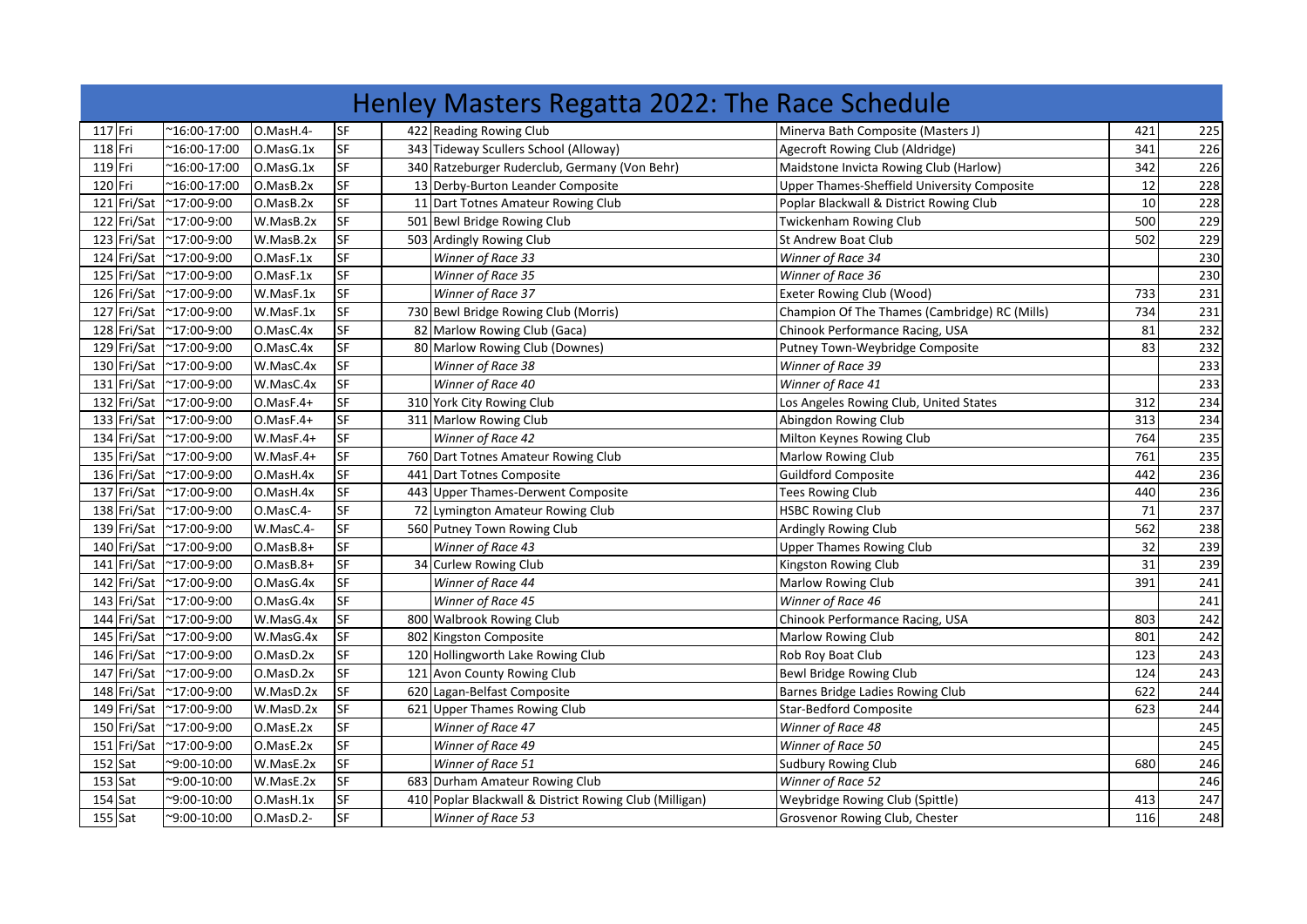|           |                       |             |           | Henley Masters Regatta 2022: The Race Schedule |                                           |     |     |
|-----------|-----------------------|-------------|-----------|------------------------------------------------|-------------------------------------------|-----|-----|
| 156 Sat   | $^{\sim}9:00-10:00$   | O.MasD.2-   | SF        | 113 Stourport Boat Club                        | Winner of Race 54                         |     | 248 |
| 157 Sat   | $^{\sim}9:00-10:00$   | O.MasE.4-   | SF        | Winner of Race 55                              | <b>Wallingford Rowing Club</b>            | 221 | 249 |
| 158 Sat   | $^{\sim}9:00-10:00$   | O.MasE.4-   | SF        | 223 Minerva Bath Rowing Club                   | Winner of Race 56                         |     | 249 |
| 159 Sat   | $^{\sim}9:00-10:00$   | O.MasD.8+   | SF        | Winner of Race 57                              | Winner of Race 58                         |     | 250 |
| 160 Sat   | $^{\sim}9:00-10:00$   | $0.MasD.8+$ | <b>SF</b> | Winner of Race 59                              | Winner of Race 60                         |     | 250 |
| $161$ Sat | $^{\sim}9:00-10:00$   | W.MasD.8+   | <b>SF</b> | Winner of Race 61                              | Winner of Race 62                         |     | 251 |
| 162 Sat   | $^{\sim}9:00-10:00$   | W.MasD.8+   | SF        | Winner of Race 63                              | Winner of Race 64                         |     | 251 |
| 163 Sat   | $^{\sim}9:00-10:00$   | O.MasG.4+   | <b>SF</b> | 381 Bentham Boat Club                          | <b>Star-Bedford Composite</b>             | 382 | 252 |
| 164 Sat   | $^{\sim}9:00-10:00$   | O.MasG.4+   | <b>SF</b> | 383 Broxbourne Rowing Club                     | Nottingham-Derwent Composite              | 380 | 252 |
| 165 Sat   | $9:00-10:00$          | O.MasF.2x   | <b>SF</b> | 290 Bentham Boat Club                          | Leicester Rowing Club                     | 293 | 253 |
| 166 Sat   | ~9:00-10:00           | O.MasF.2x   | SF        | 291 Rio Salado Rowing Club, Arizona, USA       | <b>Sudbury Rowing Club</b>                | 292 | 253 |
| 167 Sat   | $^{\sim}10:00-11:00$  | W.MasF.2x   | SF        | Winner of Race 65                              | Kingston Rowing Club                      | 754 | 254 |
| 168 Sat   | $^{\sim}10:00-11:00$  | W.MasF.2x   | <b>SF</b> | 751 Star Club                                  | York City Rowing Club                     | 752 | 254 |
| 169 Sat   | $^{\sim}10:00-11:00$  | O.MasC.1x   | <b>SF</b> | Winner of Race 66                              | <b>Wallingford Rowing Club (Hull)</b>     | 42  | 255 |
| 170 Sat   | $^{\sim}10:00-11:00$  | O.MasC.1x   | SF        | 44 Gravesend Rowing Club (Smith)               | Winner of Race 67                         |     | 255 |
| 171 Sat   | $^{\sim}10:00-11:00$  | W.MasC.1x   | <b>SF</b> | Winner of Race 68                              | Norwich Rowing Club (Skailes)             | 540 | 256 |
| 172 Sat   | $^{\sim}10:00-11:00$  | W.MasC.1x   | <b>SF</b> | 545 Worcester Rowing Club (Crozier)            | Winner of Race 69                         |     | 256 |
| 173 Sat   | $^{\sim}10:00-11:00$  | W.MasB.4x   | <b>SF</b> | 520 Mortlake Anglian & Alpha Boat Club         | Nottingham Composite                      | 521 | 258 |
| 174 Sat   | $^{\sim}10:00-11:00$  | W.MasB.4x   | <b>SF</b> | 523 Walton Rowing Club                         | Clydesdale-Glasgow Composite              | 522 | 258 |
| 175 Sat   | $^{\sim}10:00-11:00$  | W.MasC.4+   | <b>SF</b> | 571 Auriol Kensington Rowing Club              | Twickenham Rowing Club                    | 573 | 260 |
| 176 Sat   | $^{\sim}10:00-11:00$  | W.MasC.4+   | <b>SF</b> | 572 Nottingham Rowing Club                     | Monmouth Rowing Club                      | 570 | 260 |
| 177 Sat   | $^{\sim}10:00-11:00$  | $O.MasF.8+$ | SF        | 331 UL Tyrian Club                             | Maidstone Invicta Rowing Club             | 330 | 261 |
| 178 Sat   | $^{\sim}10:00-11:00$  | O.MasF.8+   | <b>SF</b> | 333 Molesey Boat Club                          | Chinook Performance Racing, USA           | 332 | 261 |
| 179 Sat   | $^{\sim}10:00-11:00$  | W.MasF.8+   | <b>SF</b> | 773 Lea Rowing Club                            | Chinook Performance Racing, USA           | 771 | 262 |
| 180 Sat   | $^{\sim}10:00-11:00$  | W.MasF.8+   | <b>SF</b> | 770 Wallingford Composite                      | <b>Marlow Rowing Club</b>                 | 772 | 262 |
| 181 Sat   | $^{\sim}10:00-11:00$  | O.MasE.1x   | SF        | Winner of Race 70                              | Winner of Race 71                         |     | 263 |
| 182 Sat   | $^{\sim}11:00-12:00$  | O.MasE.1x   | <b>SF</b> | Winner of Race 72                              | Winner of Race 73                         |     | 263 |
| 183 Sat   | $^{\sim}11:00-12:00$  | W.MasE.1x   | <b>SF</b> | Winner of Race 74                              | Tees Rowing Club (Lewis)                  | 670 | 264 |
| 184 Sat   | $^{\sim}$ 11:00-12:00 | W.MasE.1x   | <b>SF</b> | 671 Tideway Scullers School (Hickmott)         | Cantabrigian Rowing Club (Auty-Jacklin)   | 672 | 264 |
| 185 Sat   | $^{\sim}11:00-12:00$  | O.MasD.4x   | <b>SF</b> | Winner of Race 75                              | Ardingly Composite                        | 151 | 265 |
| 186 Sat   | $^{\sim}11:00-12:00$  | O.MasD.4x   | <b>SF</b> | 152 Upper Thames Rowing Club                   | <b>Upton Rowing Club</b>                  | 153 | 265 |
| 187 Sat   | $^{\sim}$ 11:00-12:00 | W.MasD.4x   | <b>SF</b> | Winner of Race 76                              | Winner of Race 77                         |     | 266 |
| 188 Sat   | $^{\sim}$ 11:00-12:00 | W.MasD.4x   | <b>SF</b> | Winner of Race 78                              | Winner of Race 79                         |     | 266 |
| 189 Sat   | $^{\sim}11:00-12:00$  | O.MasE.4+   | SF        | Winner of Race 80                              | Pengwern Boat Club                        | 233 | 267 |
| 190 Sat   | $^{\sim}$ 11:00-12:00 | O.MasE.4+   | <b>SF</b> | 232 Star-Bedford Composite                     | Winner of Race 81                         |     | 267 |
| 191 Sat   | $^{\sim}$ 11:00-12:00 | O.MasG.4-   | <b>SF</b> | 373 Walton Rowing Club                         | West End Rowing Club, New Zealand         | 371 | 269 |
| 192 Sat   | $^{\sim}$ 11:00-12:00 | O.MasG.4-   | <b>SF</b> | 372 Avon County Rowing Club                    | Nottingham-Derwent Composite              | 370 | 269 |
| 193 Sat   | $^{\sim}11:00-12:00$  | O.Masl.1x   | <b>SF</b> | Winner of Race 82                              | <b>Upper Thames Rowing Club (Petelin)</b> | 465 | 270 |
| 194 Sat   | $^{\sim}$ 11:00-12:00 | O.Masl.1x   | SF        | Winner of Race 83                              | Winner of Race 84                         |     | 270 |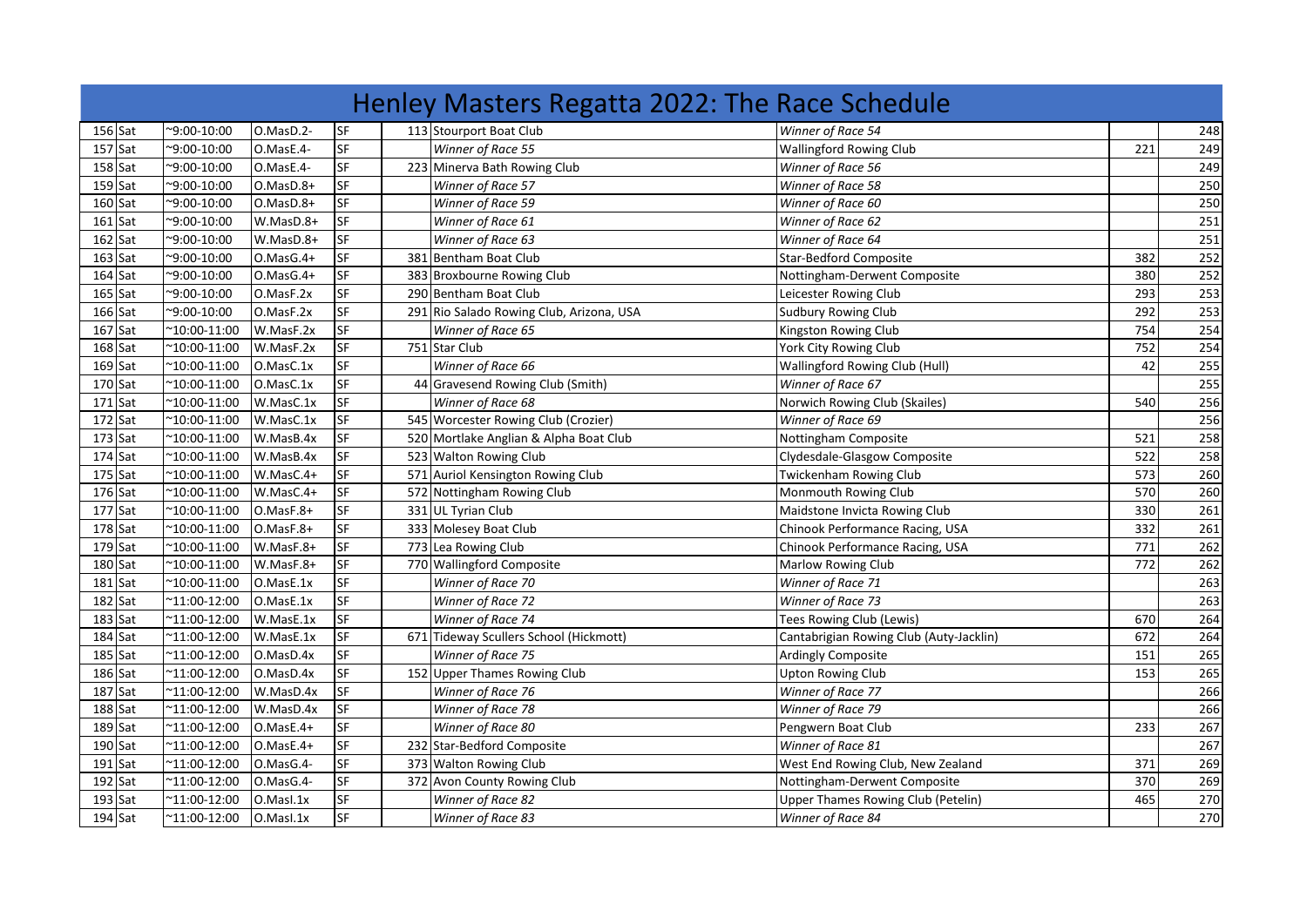|         |                       |             |           | Henley Masters Regatta 2022: The Race Schedule |                                                |     |                  |
|---------|-----------------------|-------------|-----------|------------------------------------------------|------------------------------------------------|-----|------------------|
| 195 Sat | $^{\sim}$ 11:00-12:00 | O.MasD.4-   | SF        | Winner of Race 85                              | Christchurch Rowing Club                       | 133 | 271              |
| 196 Sat | $^{\sim}$ 11:00-12:00 | O.MasD.4-   | SF        | 132 Monmouth Rowing Club                       | York City Rowing Club                          | 134 | 271              |
| 197 Sat | $^{\sim}$ 12:00-13:00 | O.MasG.2x   | SF        | Winner of Race 86                              | Winner of Race 87                              |     | 272              |
| 198 Sat | $^{\sim}$ 12:00-13:00 | O.MasG.2x   | SF        | Winner of Race 88                              | Winner of Race 89                              |     | 272              |
| 199 Sat | $^{\sim}$ 12:00-13:00 | W.MasG.2x   | <b>SF</b> | 790 Tideway Scullers School                    | Weybridge Rowing Club                          | 791 | 273              |
| 200 Sat | $^{\sim}$ 12:00-13:00 | O.MasC.2x   | SF        | Winner of Race 90                              | Winner of Race 91                              |     | 274              |
| 201 Sat | $^{\sim}$ 12:00-13:00 | O.MasC.2x   | <b>SF</b> | Winner of Race 92                              | Winner of Race 93                              |     | 274              |
| 202 Sat | $^{\sim}$ 12:00-13:00 | W.MasC.2x   | SF        | Winner of Race 94                              | Mortlake Anglian & Alpha Boat Club             | 551 | 275              |
| 203 Sat | $^{\sim}$ 12:00-13:00 | W.MasC.2x   | SF        | 553 Putney Town Rowing Club (Lozano Licona)    | Hexham-Berwick Composite                       | 552 | 275              |
| 204 Sat | $^{\sim}$ 12:00-13:00 | O.MasB.1x   | <b>SF</b> | Winner of Race 95                              | Poole Amateur Rowing Club (Inett)              | 6   | 276              |
| 205 Sat | $^{\sim}$ 12:00-13:00 | O.MasB.1x   | SF        | Winner of Race 96                              | Winner of Race 97                              |     | 276              |
| 206 Sat | $^{\sim}$ 12:00-13:00 | W.MasB.1x   | <b>SF</b> | Winner of Race 98                              | Henley Rowing Club (Spitzer)                   | 495 | 277              |
| 207 Sat | $^{\sim}$ 12:00-13:00 | W.MasB.1x   | <b>SF</b> | 490 Greenbank Falmouth Rowing Club (Lewis)     | Winner of Race 99                              |     | $\overline{277}$ |
| 208 Sat | $^{\sim}$ 12:00-13:00 | O.MasF.4x   | <b>SF</b> | Winner of Race 100                             | <b>Upper Thames Rowing Club</b>                | 320 | 278              |
| 209 Sat | $^{\sim}$ 12:00-13:00 | O.MasF.4x   | <b>SF</b> | 324 Newark Rowing Club                         | <b>Worcester Rowing Club</b>                   | 323 | 278              |
| 210 Sat | $^{\sim}$ 12:00-13:00 | O.Masl.2x   | <b>SF</b> | 472 Carrick Rowing Club, Cornwall              | Guildford -Southsea Composite                  | 470 | 280              |
| 211 Sat | $^{\sim}$ 12:00-13:00 | $O.MasB.4+$ | <b>SF</b> | 22 Upper Thames Rowing Club                    | Thames Rowing Club                             | 23  | 281              |
| 212 Sat | $^{\sim}$ 13:00-14:00 | O.MasF.4-   | <b>SF</b> | 301 Reading Rowing Club                        | Falkenbergs-Hollingworth Lake-Newark Composite | 300 | 284              |
| 213 Sat | $^{\sim}$ 13:00-14:00 | O.MasF.4-   | <b>SF</b> | 302 Bedford Rowing Club                        | London/Westminster Composite                   | 303 | 284              |
| 214 Sat | $^{\sim}$ 13:00-14:00 | O.MasC.8+   | <b>SF</b> | Winner of Race 101                             | Marlow Rowing Club                             | 93  | 285              |
| 215 Sat | $^{\sim}$ 13:00-14:00 | O.MasC.8+   | <b>SF</b> | 92 Team Keane Sculling School                  | Crabtree Boat Club                             | 91  | 285              |
| 216 Sat | $^{\sim}$ 13:00-14:00 | W.MasC.8+   | <b>SF</b> | 602 Aberdeen Boat Club                         | Kingston Rowing Club                           | 601 | 286              |
| 217 Sat | $^{\sim}$ 13:00-14:00 | O.MasE.4x   |           | Winner of Race 102                             | Winner of Race 103                             |     |                  |
| 218 Sat | $^{\sim}$ 13:00-14:00 | W.MasE.4x   |           | Winner of Race 104                             | Winner of Race 105                             |     |                  |
| 219 Sat | $^{\sim}$ 13:00-14:00 | O.MasD.1x   |           | Winner of Race 106                             | Winner of Race 107                             |     |                  |
| 220 Sat | $^{\sim}$ 13:00-14:00 | W.MasD.1x   |           | Winner of Race 108                             | Winner of Race 109                             |     |                  |
| 221 Sat | $^{\sim}$ 13:00-14:00 | $0.MasD.4+$ |           | Winner of Race 110                             | Winner of Race 111                             |     |                  |
| 222 Sat | $^{\sim}$ 13:00-14:00 | W.MasD.4+   |           | Winner of Race 112                             | Winner of Race 113                             |     |                  |
| 223 Sat | $^{\sim}$ 13:00-14:00 | O.MasE.8+   |           | Winner of Race 114                             | Winner of Race 115                             |     |                  |
| 224 Sat | $^{\sim}$ 13:00-14:00 | W.MasE.8+   |           | Winner of Race 116                             | Marin Rowing Association, USA                  | 720 |                  |
| 225 Sat | $^{\sim}$ 13:00-14:00 | O.MasH.4-   |           | Winner of Race 117                             | Nottingham Rowing Club                         | 420 |                  |
| 226 Sat | $^{\sim}$ 13:00-14:00 | O.MasG.1x   |           | Winner of Race 118                             | Winner of Race 119                             |     |                  |
| 227 Sat | $^{\sim}$ 14:00-15:00 | W.MasG.1x   |           | 780 Dart Totnes Amateur Rowing Club (Thorp)    | Commercial Rowing Club, Australia (Hall)       | 781 |                  |
| 228 Sat | $^{\sim}$ 14:00-15:00 | O.MasB.2x   |           | Winner of Race 120                             | Winner of Race 121                             |     |                  |
| 229 Sat | $^{\sim}$ 14:00-15:00 | W.MasB.2x   |           | Winner of Race 122                             | Winner of Race 123                             |     |                  |
| 230 Sat | $^{\sim}$ 14:00-15:00 | O.MasF.1x   |           | Winner of Race 124                             | Winner of Race 125                             |     |                  |
| 231 Sat | $^{\sim}$ 14:00-15:00 | W.MasF.1x   |           | Winner of Race 126                             | Winner of Race 127                             |     |                  |
| 232 Sat | $^{\sim}$ 14:00-15:00 | O.MasC.4x   |           | Winner of Race 128                             | Winner of Race 129                             |     |                  |
| 233 Sat | $^{\sim}$ 14:00-15:00 | W.MasC.4x   |           | Winner of Race 130                             | Winner of Race 131                             |     |                  |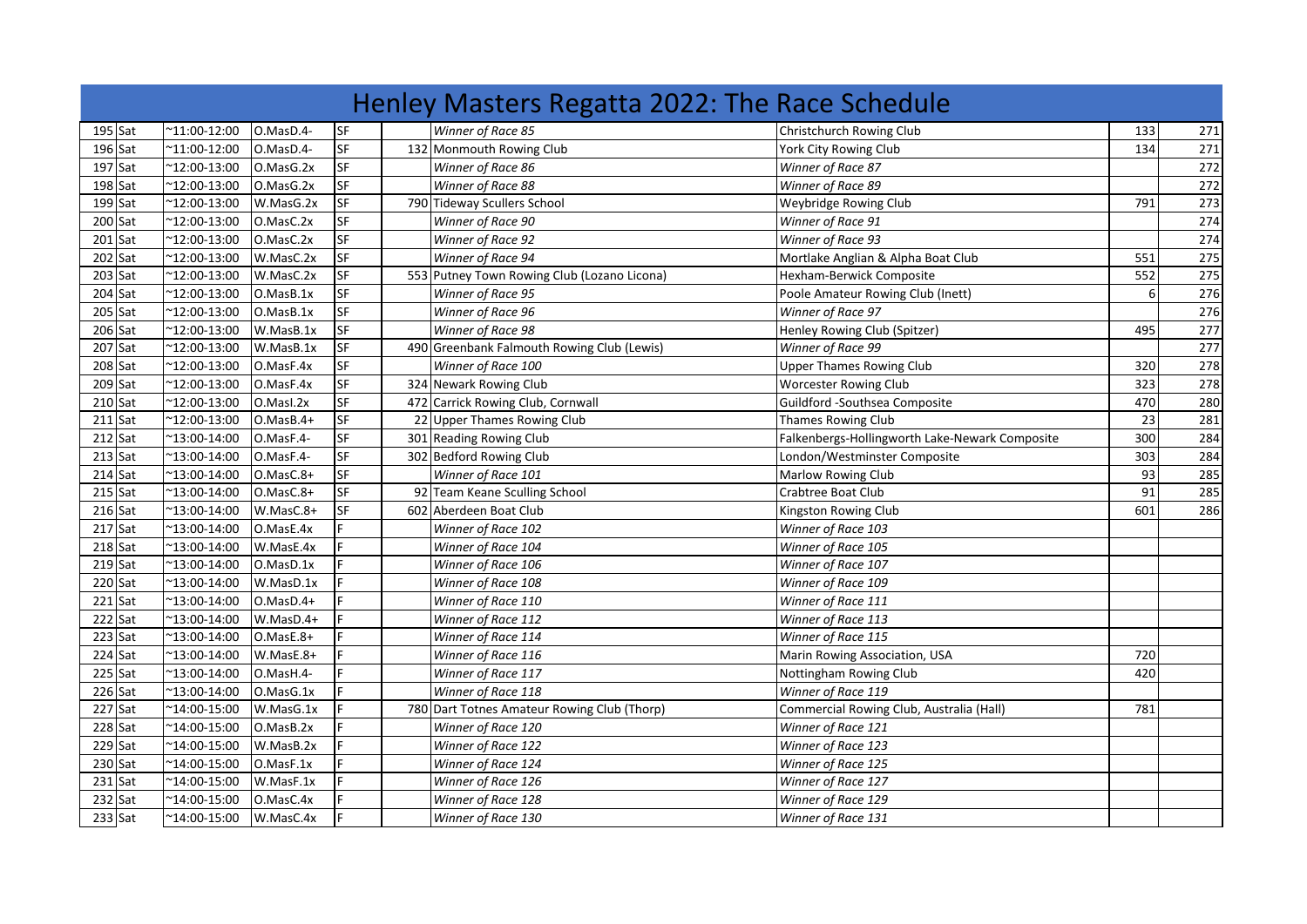|           |                                      | Henley Masters Regatta 2022: The Race Schedule |                                      |     |  |
|-----------|--------------------------------------|------------------------------------------------|--------------------------------------|-----|--|
| 234 Sat   | $^{\sim}$ 14:00-15:00<br>O.MasF.4+   | Winner of Race 132                             | Winner of Race 133                   |     |  |
| 235 Sat   | W.MasF.4+<br>$^{\sim}$ 14:00-15:00   | Winner of Race 134                             | Winner of Race 135                   |     |  |
| 236 Sat   | $^{\sim}$ 14:00-15:00<br>O.MasH.4x   | Winner of Race 136                             | Winner of Race 137                   |     |  |
| 237 Sat   | $^{\sim}$ 14:00-15:00<br>O.MasC.4-   | Winner of Race 138                             | London Rowing Club                   | 70  |  |
| 238 Sat   | $^{\sim}$ 14:00-15:00<br>W.MasC.4-   | Winner of Race 139                             | Weybridge Rowing Club                | 561 |  |
| 239 Sat   | $^{\sim}$ 14:00-15:00<br>$0.MasB.8+$ | Winner of Race 140                             | Winner of Race 141                   |     |  |
| 240 Sat   | $^{\sim}$ 14:00-15:00<br>W.MasB.8+   | 530 City of Oxford Rowing Club                 | Lea Rowing Club                      | 531 |  |
| 241 Sat   | $^{\sim}$ 14:00-15:00<br>O.MasG.4x   | Winner of Race 142                             | Winner of Race 143                   |     |  |
| 242 Sat   | $^{\sim}$ 15:00-16:00<br>W.MasG.4x   | Winner of Race 144                             | Winner of Race 145                   |     |  |
| 243 Sat   | $^{\sim}$ 15:00-16:00<br>O.MasD.2x   | Winner of Race 146                             | Winner of Race 147                   |     |  |
| 244 Sat   | $^{\sim}$ 15:00-16:00<br>W.MasD.2x   | Winner of Race 148                             | Winner of Race 149                   |     |  |
| 245 Sat   | $^{\sim}$ 15:00-16:00<br>O.MasE.2x   | Winner of Race 150                             | Winner of Race 151                   |     |  |
| 246 Sat   | $^{\sim}$ 15:00-16:00<br>W.MasE.2x   | Winner of Race 152                             | Winner of Race 153                   |     |  |
| 247 Sat   | $^{\sim}$ 15:00-16:00<br>O.MasH.1x   | Winner of Race 154                             | Durham Amateur Rowing Club (Jaggard) | 411 |  |
| 248 Sat   | $^{\sim}$ 15:00-16:00<br>O.MasD.2-   | Winner of Race 155                             | Winner of Race 156                   |     |  |
| 249 Sat   | $^{\sim}$ 15:00-16:00<br>O.MasE.4-   | Winner of Race 157                             | Winner of Race 158                   |     |  |
| 250 Sat   | $^{\sim}$ 15:00-16:00<br>$0.MaSD.8+$ | Winner of Race 159                             | Winner of Race 160                   |     |  |
| 251 Sat   | $^{\sim}$ 15:00-16:00<br>W.MasD.8+   | Winner of Race 161                             | Winner of Race 162                   |     |  |
| $252$ Sat | $^{\sim}$ 15:00-16:00<br>$0.MasG.4+$ | Winner of Race 163                             | Winner of Race 164                   |     |  |
| 253 Sat   | $^{\sim}$ 15:00-16:00<br>O.MasF.2x   | Winner of Race 165                             | Winner of Race 166                   |     |  |
| 254 Sat   | $^{\sim}$ 15:00-16:00<br>W.MasF.2x   | Winner of Race 167                             | Winner of Race 168                   |     |  |
| 255 Sat   | $^{\sim}$ 15:00-16:00<br>O.MasC.1x   | Winner of Race 169                             | Winner of Race 170                   |     |  |
| 256 Sat   | $^{\sim}$ 15:00-16:00<br>W.MasC.1x   | Winner of Race 171                             | Winner of Race 172                   |     |  |
| 257 Sat   | $^{\sim}16:00-17:00$<br>O.MasH.8+    | 450 Quintin Boat Club                          | Lea Rowing Club                      | 451 |  |
| 258 Sat   | $^{\sim}16:00-17:00$<br>W.MasB.4x    | Winner of Race 173                             | Winner of Race 174                   |     |  |
| 259 Sat   | $^{\sim}16:00-17:00$<br>W.MasF.2-    | 740 Weybridge Rowing Club                      | Monmouth Rowing Club                 | 741 |  |
| 260 Sat   | $^{\sim}16:00-17:00$<br>W.MasC.4+    | Winner of Race 175                             | Winner of Race 176                   |     |  |
| 261 Sat   | $^{\sim}16:00-17:00$<br>$O.MasF.8+$  | Winner of Race 177                             | Winner of Race 178                   |     |  |
| 262 Sat   | $^{\sim}16:00-17:00$<br>W.MasF.8+    | Winner of Race 179                             | Winner of Race 180                   |     |  |
| 263 Sat   | $^{\sim}16:00-17:00$<br>O.MasE.1x    | Winner of Race 181                             | Winner of Race 182                   |     |  |
| 264 Sat   | $^{\sim}16:00-17:00$<br>W.MasE.1x    | Winner of Race 183                             | Winner of Race 184                   |     |  |
| 265 Sat   | $^{\sim}$ 16:00-17:00<br>O.MasD.4x   | Winner of Race 185                             | Winner of Race 186                   |     |  |
| 266 Sat   | $^{\sim}$ 16:00-17:00<br>W.MasD.4x   | Winner of Race 187                             | Winner of Race 188                   |     |  |
| 267 Sat   | $^{\sim}16:00-17:00$<br>O.MasE.4+    | Winner of Race 189                             | Winner of Race 190                   |     |  |
| 268 Sat   | $^{\sim}16:00-17:00$<br>W.MasE.4+    | 691 Worcester Rowing Club                      | Marin Rowing Association, USA        | 690 |  |
| 269 Sat   | $^{\sim}16:00-17:00$<br>O.MasG.4-    | Winner of Race 191                             | Winner of Race 192                   |     |  |
| 270 Sat   | $^{\sim}16:00-17:00$<br>O.Masl.1x    | Winner of Race 193                             | Winner of Race 194                   |     |  |
| 271 Sat   | $^{\sim}16:00-17:00$<br>O.MasD.4-    | Winner of Race 195                             | Winner of Race 196                   |     |  |
| 272 Sat   | $^{\sim}$ 17:00-18:00<br>O.MasG.2x   | Winner of Race 197                             | Winner of Race 198                   |     |  |